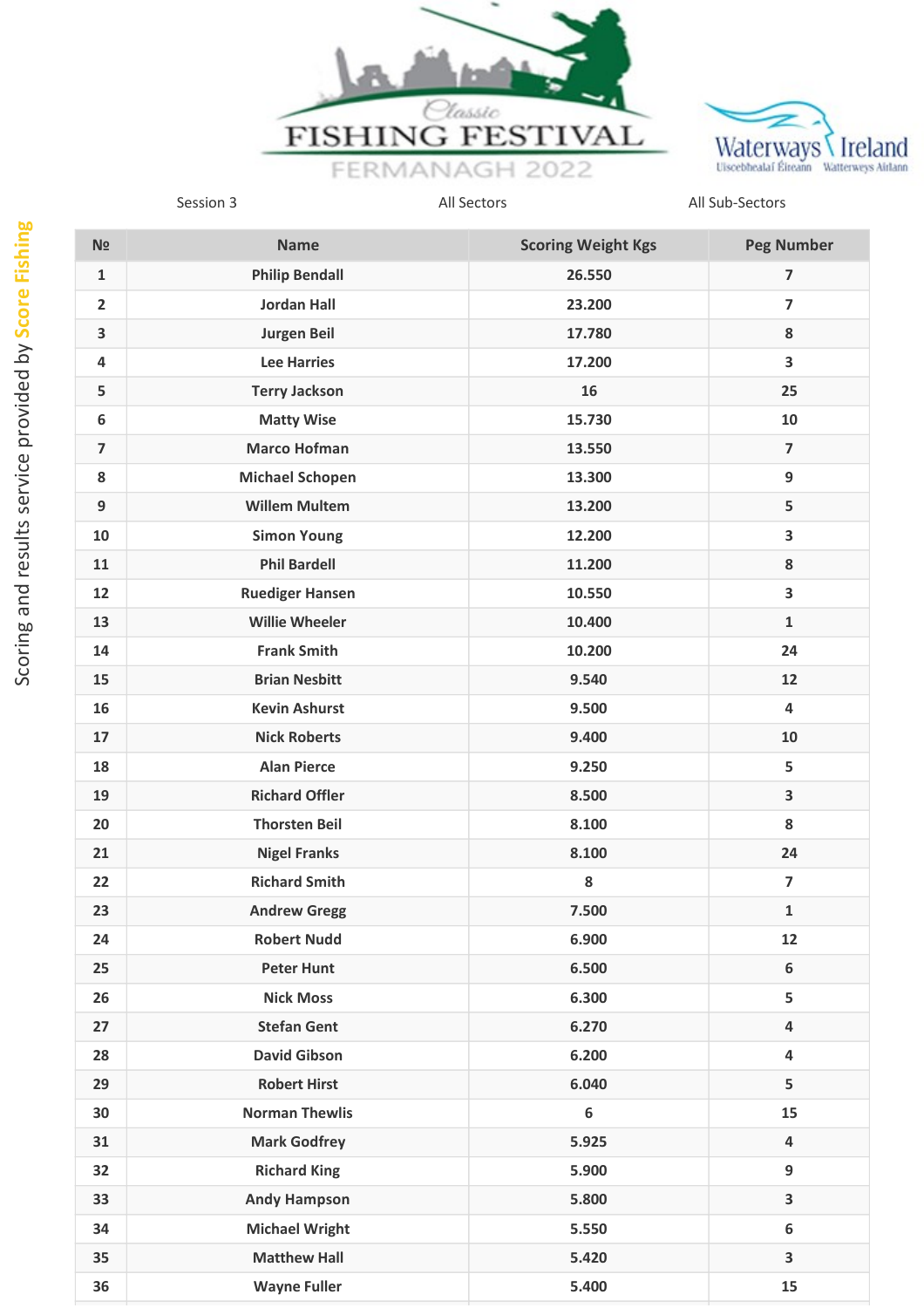| 37 | <b>Michael Putzke</b>              | 5.130                   | 6                |
|----|------------------------------------|-------------------------|------------------|
| 38 | <b>David Revill</b>                | 5.050                   | 15               |
| 39 | <b>Christopher Diamond</b>         | 5                       | 5                |
| 40 | <b>Richard Teale</b>               | 5                       | 10               |
| 41 | <b>Gavin Brown</b>                 | 4.950                   | 26               |
| 42 | <b>Barry Smith</b>                 | 4.650                   | $\mathbf{1}$     |
| 43 | <b>Steve Hemingray</b>             | 4.520                   | ${\bf 8}$        |
| 44 | <b>William Bush</b>                | 4.500                   | $\mathbf{1}$     |
| 45 | <b>Wayne Cresswell</b>             | 4.500                   | $\overline{2}$   |
| 46 | <b>Andrew Lightbown</b>            | 4.260                   | 13               |
| 47 | <b>Andrew Dargue</b>               | 4.200                   | 9                |
| 48 | <b>Heinz Keil</b>                  | $\overline{\mathbf{4}}$ | $\boldsymbol{6}$ |
| 49 | <b>Julian Kendrick</b>             | 3.940                   | $\mathbf 1$      |
| 50 | <b>Markus Billen</b>               | 3.900                   | 30               |
| 51 | <b>Graham Ault</b>                 | 3.850                   | $\mathbf 1$      |
| 52 | <b>Tony Green</b>                  | 3.700                   | $\boldsymbol{6}$ |
| 53 | <b>Anthony Barker</b>              | 3.650                   | $\mathbf 1$      |
| 54 | <b>Tony Kersley</b>                | 3.600                   | 15               |
| 55 | <b>Graham Jolley</b>               | 3.600                   | 8                |
| 56 | <b>Mark Loughran</b>               | 3.600                   | 21               |
| 57 | <b>Paul Boothby</b>                | 3.360                   | 5                |
| 58 | <b>Paul Renshaw</b>                | 3.260                   | 20               |
| 59 | <b>James A Gorman</b>              | 3.200                   | $\overline{2}$   |
| 60 | <b>Gary Whalley</b>                | 3.150                   | $\overline{2}$   |
| 61 | <b>Robert Danter</b>               | 3.100                   | 25               |
| 62 | <b>Paul Smith</b>                  | 3.100                   | 18               |
| 63 | <b>Bradley Hughes</b>              | 3                       | 10               |
| 64 | <b>Chris Stephens (Tewkesbury)</b> | 2.700                   | 20               |
| 65 | <b>James O'Doherty</b>             | 2.700                   | 5                |
| 66 | Dara Finnegan                      | 2.540                   | 11               |
| 67 | <b>Richard Hoskins</b>             | 2.400                   | 12               |
| 68 | <b>Graham Jones</b>                | 2.200                   | 10               |
| 69 | <b>Matthew Hodgetts</b>            | 2.100                   | 13               |
| 70 | <b>Bob Pinner</b>                  | $\overline{2}$          | $\mathbf{1}$     |
| 71 | <b>Edgaras Griskaitis</b>          | 1.950                   | 5                |
| 72 | <b>Martin Lane</b>                 | 1.800                   | 4                |
| 73 | <b>Roy Beasley</b>                 | 1.800                   | 17               |
| 74 | <b>John Smalley</b>                | 1.700                   | 6                |
| 75 | <b>Michael Taylor</b>              | 1.650                   | 17               |
| 76 | <b>Richard Roberts</b>             | 1.500                   | 8                |
| 77 | <b>Stephen Horn</b>                | 1.410                   | 9                |
| 78 | <b>Curtis Phillips</b>             | 1.400                   | 5                |
| 79 | <b>Michael Ellis</b>               | 1.300                   | 14               |
| 80 | John Potters                       | 1.280                   | 18               |
| 81 | <b>Barry Cooper</b>                | 1.250                   | 26               |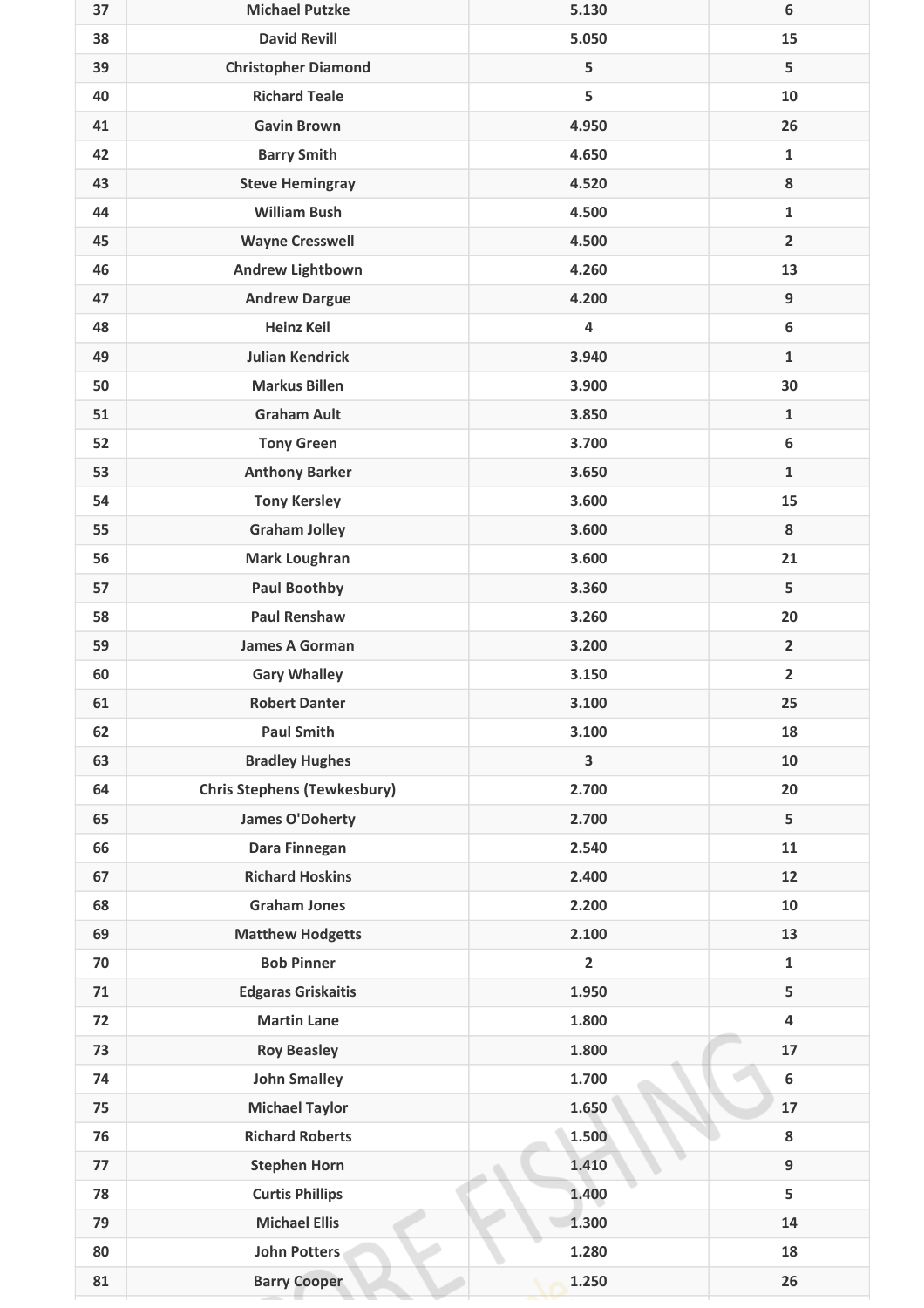| 82  | <b>Mark Theedom</b>       | 1.200        | 15                      |
|-----|---------------------------|--------------|-------------------------|
| 83  | <b>Roy Marshall</b>       | 1.200        | 16                      |
| 84  | <b>Steven Westaway</b>    | 1.200        | $\mathbf{1}$            |
| 85  | lan Guest                 | 1.150        | $\mathbf{1}$            |
| 86  | <b>Howard Kaye</b>        | 1.100        | 23                      |
| 87  | Jan-Willi Kupperschmidt   | $\mathbf{1}$ | 10                      |
| 88  | <b>Thomas Sexton</b>      | 1            | 19                      |
| 89  | <b>William Richardson</b> | 0.970        | 29                      |
| 90  | <b>Ray Thompson</b>       | 0.900        | 4                       |
| 91  | <b>Philip Davey</b>       | 0.900        | 8                       |
| 92  | <b>Michael Smith</b>      | 0.900        | 13                      |
| 93  | <b>Dave Slater</b>        | 0.850        | 3                       |
| 94  | <b>Martyn Bendall</b>     | 0.800        | 23                      |
| 95  | <b>Kevin Locke</b>        | 0.800        | 17                      |
| 96  | <b>Steven Priestley</b>   | 0.700        | 12                      |
| 97  | <b>Mark Hollinshead</b>   | 0.610        | $\overline{7}$          |
| 98  | <b>Peter Ellis</b>        | 0.600        | $\boldsymbol{9}$        |
| 99  | <b>Darren Cresswell</b>   | 0.600        | 11                      |
| 100 | <b>Gary Envis</b>         | 0.500        | 8                       |
| 101 | <b>Simon Woodliffe</b>    | 0.450        | 10                      |
| 102 | <b>Robert Parker</b>      | 0.330        | 15                      |
| 103 | <b>Colin Westwood</b>     | 0.320        | 5                       |
| 104 | <b>Michael Burrows</b>    | 0.250        | 28                      |
| 105 | <b>Ewan Weed</b>          | 0.250        | 18                      |
| 106 | <b>James Mills</b>        | 0.200        | 3                       |
| 107 | <b>John Nicholls</b>      | 0.070        | 9                       |
| 108 | <b>Mick Smith</b>         | 0.010        | $\mathbf{1}$            |
| 109 | <b>Craig Fletcher</b>     | $\pmb{0}$    | 8                       |
| 110 | <b>Colin Wike</b>         | $\pmb{0}$    | 17                      |
| 111 | Ian Benton                | $\pmb{0}$    | 19                      |
| 112 | Ian Wise                  | $\pmb{0}$    | 27                      |
| 113 | <b>Cameron Hughes</b>     | $\pmb{0}$    | 28                      |
| 114 | <b>Sean Ashby</b>         | $\pmb{0}$    | 29                      |
| 115 | <b>Martin Room</b>        | $\pmb{0}$    | $\overline{4}$          |
| 116 | <b>Paul Clark</b>         | $\pmb{0}$    | $\boldsymbol{6}$        |
| 117 | Les Holtzer               | $\pmb{0}$    | $\overline{7}$          |
| 118 | <b>Mark Williams</b>      | $\pmb{0}$    | 24                      |
| 119 | <b>David Robinson</b>     | $\pmb{0}$    | 22                      |
| 120 | <b>Anthony Birt</b>       | $\pmb{0}$    | $\mathbf{1}$            |
| 121 | <b>Peter Taylor</b>       | $\pmb{0}$    | $\overline{2}$          |
| 122 | <b>Kev Davies</b>         | $\pmb{0}$    | $\overline{7}$          |
| 123 | <b>Paul Sanderson</b>     | $\pmb{0}$    | 10                      |
| 124 | <b>Colin Lane</b>         | $\pmb{0}$    | $\overline{\mathbf{4}}$ |
| 125 | <b>John Shellam</b>       | $\pmb{0}$    | 14                      |
| 126 | <b>Chris Simpson</b>      | $\pmb{0}$    | 16                      |